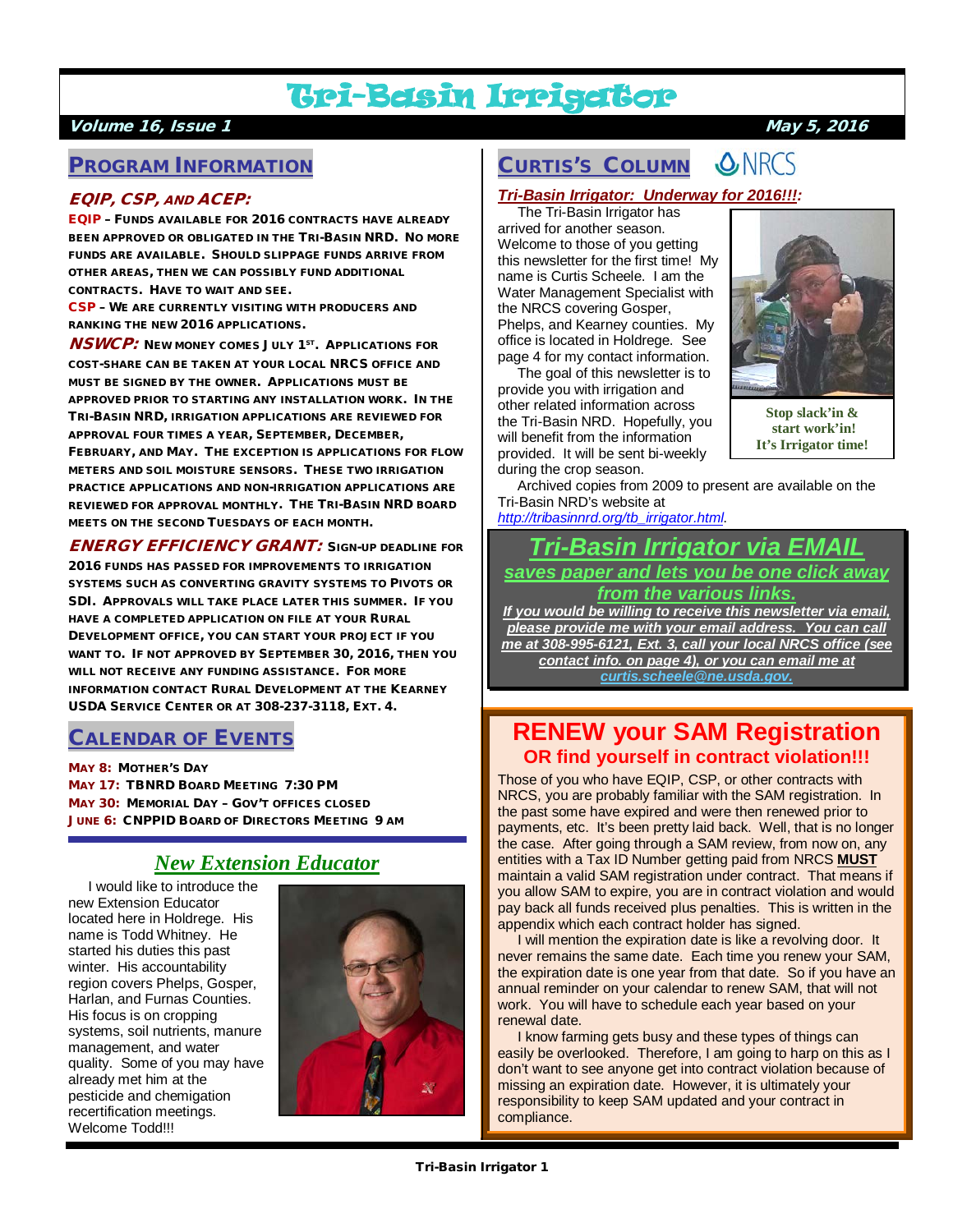# CNPPID NOTES



### *75thAnniversary of Kingsley Dam:*

 It is a summer of celebration at the Central District; 75 years since the completion of Kingsley Dam and the great benefits it gives to the Platte Valley and Kearney, Phelps, Gosper, Dawson, Lincoln and Keith counties.

 Homegrown Tri-County visionaries; George Kingsley, C.W. McConaughy and many others spent decades moving their dream of a new water source forward and in 1936, construction of the Kingsley Dam began. It was dedicated on July 22, 1941— the second largest earthen dam in the world—built with behemoth machines, five years labor and 1,100 men. With the water holding capacity of the Wyoming Reclamation reservoirs and the newly formed Lake McConaughy in place, the annual mountain snowmelt that once brought torrential spring flooding and then a parched and empty summer streambed had been tamed and ag commerce in the valley began to take root.

 It is good to remember the life changing benefits Kingsley Dam and the Central District has brought to generations of families of the Tri-County area; abundant water for irrigation, hydro-power to energize high-capacity irrigation wells, recharge water to the aquifers, a series of lakes that changed the quantity and quality of wildlife habitat and public recreation for all time and a sound base for an agricultural based regional economy.

 Please mark your calendars to join us at Lake McConaughy for the 75<sup>th</sup> Anniversary celebration of Kingsley Dam on July 22<sup>nd</sup> and 23<sup>rd</sup>. Planning is underway for the large event by the Ogallala and Keith County Chamber of Commerce and the Keith County Visitors Bureau. It's shaping up to be a great history lesson and family getaway weekend.

## TRI-BASIN NRD NEWS



 Chemigation, the practice of applying agricultural products such as fertilizers, herbicides, and insecticides through a pivot irrigation system, can be a highly effective means of chemical or fertilizer application.

Basin

 By state law, anyone who wants to apply fertilizer or ag chemicals through their irrigation system needs to apply for a chemigation permit for the 2016 season. Chemigation renewal forms have been sent to producers and are due, along with payment, in the Tri-Basin NRD office by June 1, 2016. Renewal permits are \$15 each.

 Landowners and operators should contact Tri-Basin NRD toll-free at 1-877-995-6688 regarding new chemigation permits. New permits are \$50 each. All newly permitted chemigation systems must be inspected before use. A person who is certified as a chemigation applicator must supervise injection of fertilizer and ag chemicals in irrigation water. If a chemigation system crosses an open waterway, such as an irrigation canal, an additional form must be completed before the permit can be approved.

 NRD staff do routine inspections on chemigation systems from June until August. Routine inspections are required every three years. If your system is due for an inspection, you will receive a postcard this summer. Routine inspections must be completed for permits to be eligible for renewal the following year.

 A more detailed explanation of the chemigation permitting process is available on our website at [www.tribasinnrd.org,](http://www.tribasinnrd.org/) under the Programs & Services tab.

# **NEBRASKA EXTENSION EXTRAS NEXTENSION**

### *New Irrigation Scheduling App - FREE!:*

 A new irrigation decision-making tool is now available freeof-charge for corn and soybean producers. The real-time CornSoyWater App was developed by Haishun Yang, James Han and Jim Specht, Nebraska Extension specialists, to assist producers with making irrigation decisions.

 This Extension online prediction tool can be downloaded onto your computer or smartphone from *[cornsoywater.unl.edu](http://hprcc-agron0.unl.edu/cornsoywater/public_html/Home.php)*. Then, after loading your site-specific field(s) information with free GIS software; real-time irrigation timing can be determined using crop stage; stage-based irrigation threshold; amount of crop-available water in the soil root zone; and the possibility of crop water stress for both corn and soybean fields. These predictions can then be applied forward the next three days.

 CornSoyWater uses the Nebraska Extension crop simulation models (Hybrid-Maize model corn and SoySim for soybeans). Using this program, producers can receive up-todate irrigation need predictions without traveling to the fields. This App automatically determines the weather station closest to the field in the weather station network and the soil texture for the field. Then, each time the user logs in and selects a field, the program will make irrigation need predictions based upon current weather data and crop growth / soil moisture conditions for the selected field(s). When the user irrigates the field and/or makes adjustments for rainfall variations, the irrigator follows up by typing the irrigation date and amount into the program. Then, a new irrigation prediction can be generated for the next three days.

#### *Pocket Gopher and Mole Control:*

 Pocket gophers can be a nuisance in alfalfa, pastures and row crop fields. Proper control begins with correctly identifying which pest is creating mounds or tunnels in your fields. Moles cause ridged or upheaved soil / mounds with shallow tunnels under the soil surface. In contrast, pocket gophers form larger fan, kidney or tear shaped design mounds. Gopher lateral tunnels may be 5" to 8" deep; but they usually connect two lateral tunnels at a 45 degree angle to their larger main tunnel which is likely 12" to 14" deep.

 Both gophers and moles may be controlled using traps although each rodent type requires a different style of trap. For pocket gophers, traps should be placed (tines first) into the entrance of the deeper main tunnel. Traps should be staked with a wire or light cable extended to the soil surface to prevent the rodent from chewing through twine or plastic string. Then, stake traps to the surface using wire surveyors marking flags.

 Toxicant baits are labelled for controlling both moles and pocket gophers. Since moles primarily feed on earthworms and nightcrawlers, grain-based 2% zinc phosphide pellets do not work as well controlling moles. Therefore, worm-shaped baits (bromethalin toxins) dropped in runways provide better control.

 When soil conditions are dry, the 2% zinc phosphide grain baits can work well for pocket gopher control. The key is keeping this bait dry and not covered up the baits in tunnels. For wet conditions, the waxed or paraffin moisture-proof bait blocks with chlorophacinone or diphacinone toxins work well. Fumigants are labelled for pocket gophers but require a fumigant management plan and nitrile protection gloves.

 Stephen Vantassel's, Nebraska Extension Wildlife, free training YouTube "How to Control Pocket Gophers" url is: *<https://www.youtube.com/watch?v=eldpMmfoQVw>*.

#### *Climate:*

See link on page 4 under "Websites of Interest"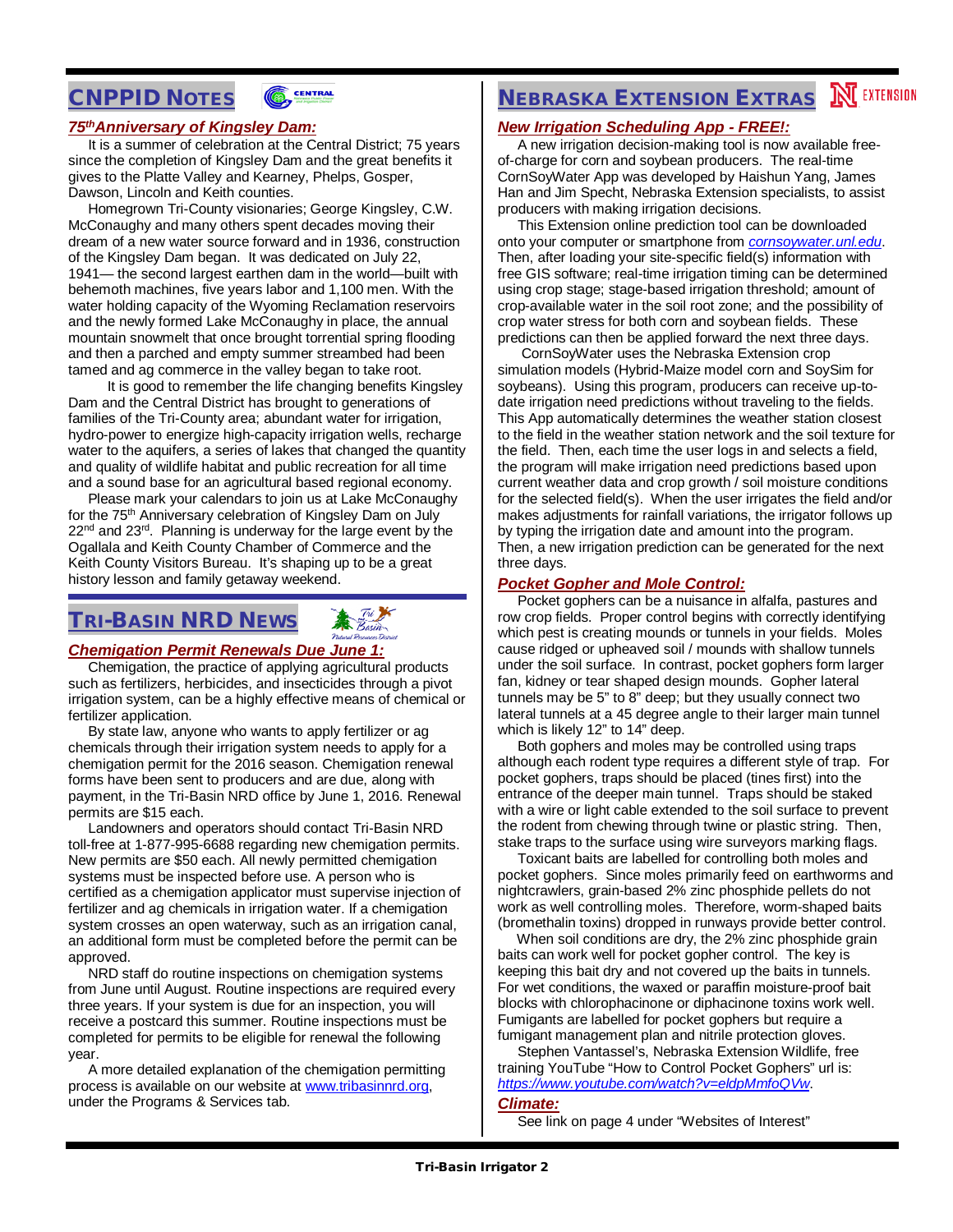# NAWMN CROP ET INFORMATION

Additional Information and other ET resources can be found at websites listed under "ET Information Sites" below.

# Inches of Crop Water Use (ET) = Evaporation x Kc

|              | Apr 18 - Apr 24    |           | <b>Apr 25 - May 1</b> |           |
|--------------|--------------------|-----------|-----------------------|-----------|
| <b>Site</b>  | <b>Evaporation</b> | Rain      | <b>Evaporation</b>    | Rain      |
| 1            | <b>NA</b>          | <b>NA</b> | <b>NA</b>             | <b>NA</b> |
| $\mathbf{2}$ | <b>NA</b>          | <b>NA</b> | <b>NA</b>             | <b>NA</b> |
| 3            | <b>NA</b>          | <b>NA</b> | <b>NA</b>             | <b>NA</b> |
| 4            | <b>NA</b>          | <b>NA</b> | <b>NA</b>             | <b>NA</b> |
| 5            | <b>NA</b>          | <b>NA</b> | <b>NA</b>             | <b>NA</b> |
| 6            | <b>NA</b>          | <b>NA</b> | <b>NA</b>             | <b>NA</b> |
| 7            | <b>NA</b>          | <b>NA</b> | <b>NA</b>             | <b>NA</b> |
| 8            | <b>NA</b>          | <b>NA</b> | <b>NA</b>             | <b>NA</b> |
| 9            | <b>NA</b>          | <b>NA</b> | <b>NA</b>             | <b>NA</b> |
| 10           | <b>NA</b>          | <b>NA</b> | <b>NA</b>             | <b>NA</b> |
| 11           | <b>NA</b>          | ΝA        | <b>NA</b>             | <b>NA</b> |
| 12           | <b>NA</b>          | ΝA        | <b>NA</b>             | <b>NA</b> |
| 13           | <b>NA</b>          | ΝA        | <b>NA</b>             | <b>NA</b> |
| 14           | <b>NA</b>          | ΝA        | <b>NA</b>             | <b>NA</b> |
| 15           | <b>NA</b>          | ΝA        | <b>NA</b>             | <b>NA</b> |
| 16           | <b>NA</b>          | <b>NA</b> | <b>NA</b>             | <b>NA</b> |
| 17           | <b>NA</b>          | <b>NA</b> | <b>NA</b>             | <b>NA</b> |



*2016 Map of NAWMN Sites across the Tri-Basin NRD.*

| <b>Crop Coefficients (Kc)</b> |      |                           |      |  |
|-------------------------------|------|---------------------------|------|--|
| Corn                          |      | <b>Soybeans</b>           |      |  |
| <b>Stage</b>                  | Кc   | <b>Stage</b>              | Кc   |  |
| 2 leaf                        | 0.10 | <b>Cotyledon (VC)</b>     | 0.10 |  |
| 4 leaf                        | 0.18 | 1st Node (V1)             | 0.20 |  |
| 6 leaf                        | 0.35 | 2nd Node (V2)             | 0.40 |  |
| 8 leaf                        | 0.51 | 3rd Node (V3)             | 0.60 |  |
| 10 leaf                       | 0.69 | Beg. Bloom (R1)           | 0.90 |  |
| 12 leaf                       | 0.88 | <b>Full Bloom (R2)</b>    | 1.00 |  |
| 14 leaf                       | 1.01 | Beg. Pod (R3)             | 1.10 |  |
| 16 leaf                       | 1.10 | <b>Full Pod (R4)</b>      | 1.10 |  |
| Silk - Beg. Dent              | 1.10 | Beg. Seed (R5)            | 1.10 |  |
| 1/4 Milk Line                 | 1.04 | <b>Full Seed (R6)</b>     | 1.10 |  |
| <b>Full Dent (1/2 Milk)</b>   | 0.98 | <b>Yellow Leaf (R6.5)</b> | 1.00 |  |
| 3/4 Milk Line                 | 0.79 | Beg. Mat. (R7)            | 0.90 |  |
| <b>Black Layer</b>            | 0.60 | Full Mat. (R8)            | 0.20 |  |
| <b>Full Maturity</b>          | 0.10 | <b>Mature</b>             | 0.10 |  |

### CROP STAGE INFORMATION

**Corn (Planted to Emergence stage):**

Avg. daily water use from April 25 – May 1 was 0.00"-0.00". **Soybeans (Not Planted):**

Avg. daily water use from April 25 – May 1 was 0.00"-0.00".

*April 25-May 1 (17 of 17 NAWMN sites reporting): Average weekly rainfall was NA (range NA to NA). Average weekly ET for corn was NA and for soybeans was NA.*

### ET INFORMATION SITES

#### **NAWMN Sites:**

 *[http://www.cnppid.com/news-info/weatheret](http://www.cnppid.com/news-info/weatheret-data/nebraska-agricultural-water-management-network/)[data/nebraska-agricultural-water-management-network/](http://www.cnppid.com/news-info/weatheret-data/nebraska-agricultural-water-management-network/) [http://elkhorn.unl.edu/ETGage/xml/NE\\_counties\\_2.jsp](http://elkhorn.unl.edu/ETGage/xml/NE_counties_2.jsp)* **CropWatch:** *<http://cropwatch.unl.edu/gdd-etdata>*

**CNPPID:** *<http://www.cnppid.com/news-info/weatheret-data/>* **Water Use Hotline:** 1-800-993-2507

| <b>Corn Stage</b> |                      | <b>DESCRIPTION</b>                                                                                                                                                                                                         |  |  |
|-------------------|----------------------|----------------------------------------------------------------------------------------------------------------------------------------------------------------------------------------------------------------------------|--|--|
| V <sub>2</sub>    | 2 Leaves             | Leaf stage is defined by number of leaves with visible collars. The collar is a discolored line where the<br>leaf meets the stalk. This line circles the stalk. TIP: Mark the 6th leaf or a higher leaf by cutting a notch |  |  |
| V <sub>4</sub>    | 4 Leaves             | in it or some other way so as to know that leaf number. Reason is the lower leaves will be lost as the<br>plant develops. Flag or somehow mark the plant in the field as a reference plant when determining later          |  |  |
| V <sub>6</sub>    | 6 Leaves             | leaf (vegetative) stages.                                                                                                                                                                                                  |  |  |
|                   |                      |                                                                                                                                                                                                                            |  |  |
|                   | <b>Soybean Stage</b> | <b>DESCRIPTION</b>                                                                                                                                                                                                         |  |  |
| VC.               | Cotyledon            | Shortly after emergence. Cotyledons and unifoliate leaves are unfolded. (1 node)                                                                                                                                           |  |  |